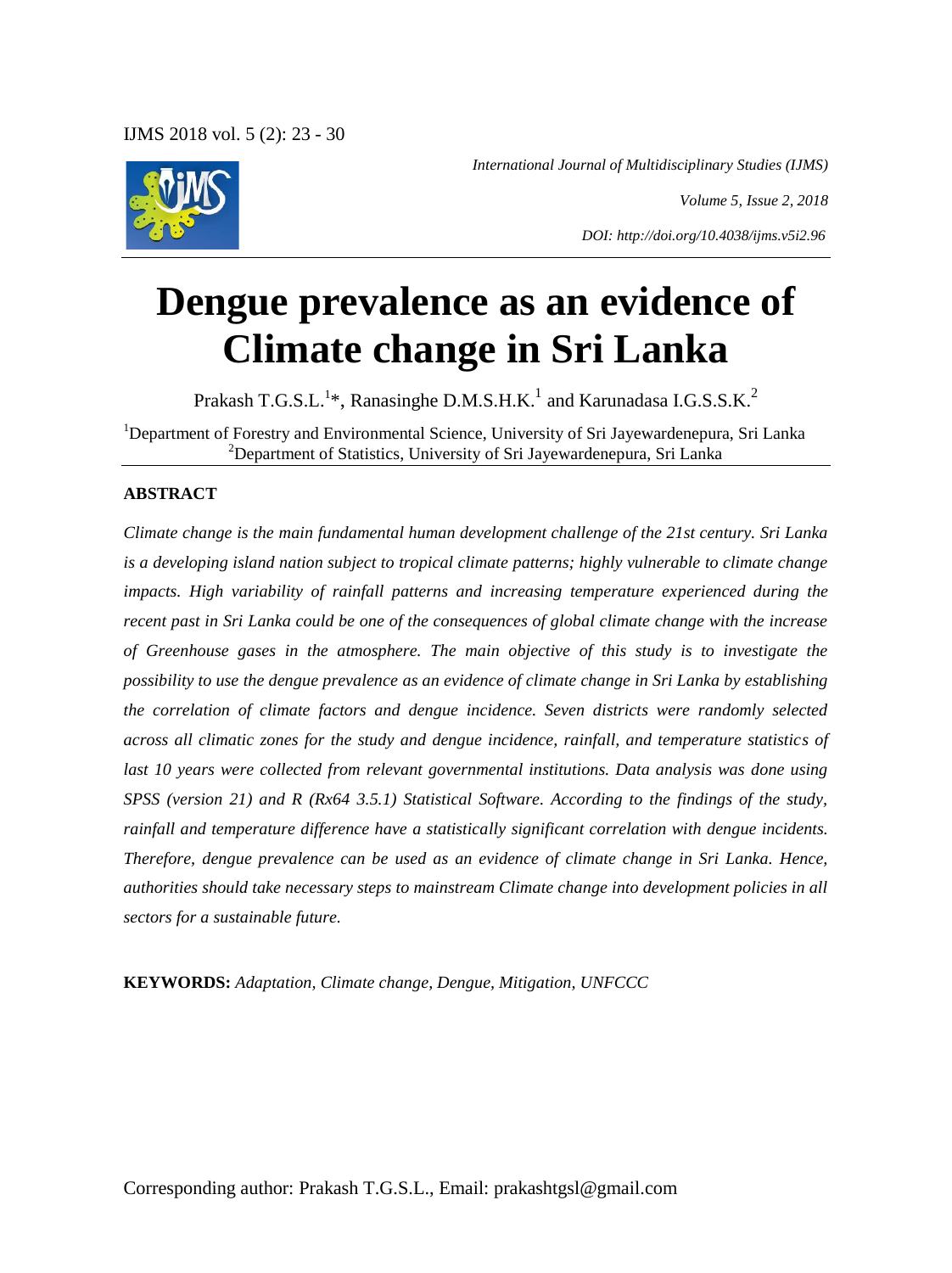## **1. INTRODUCTION**

Climate change; the ultimate outcome of global warming is now globally recognized as the fundamental challenge for socio-economic development of human in the 21st century. Hence, the present and future generations in the world have to live under the threat of climate change. Although all the nations are affected by the impacts of climate change, developing countries are particularly vulnerable, as they lack the necessary adaptive capacity (CCS, 2012). Sri Lanka is a developing island nation subject to tropical climate patterns which are highly vulnerable to climate change impacts and ranked as fourth highest Climate Risk County in the word (Eckstein et al., 2017). However, it is doubtful whether authorities have taken necessary steps to mainstream Climate change into development policies in Sri Lanka.

The relationship between climate factors and mosquitoes was well established and these insects are exquisitely sensitive to climate (Pontes et al., 2000; Reiter 2001; Bouma 2003; Craig et al., 2004; Pascual et al., 2006; Confalonieri et al., 2007) Throughout this century public health researchers have understood that climate circumscribes the distribution of mosquito-borne diseases, while weather affects the timing and intensity of outbreaks (Gill 1920a; Gill 1920b; Dobson and Carper, 1993). Dengue is one such mosquito-borne viral disease that has rapidly spread in many parts the world. Dengue infections are caused by a virus categorized under the family Flaviviridae. There are four dengue serotypes based on the viruses serotype responses. Dengue infections are transmitted by the Aedes aegypti mosquito in urban and Aedes albopictus in suburban environments

which do not require an intermediate animal vector for the dengue virus. The Aedes mosquito is commonly found in urban settlements where it maintains a man–mosquito–man relationship. This relationship creates a system that continuously makes dengue infections a reemerging public health threat; 20 million cases are estimated to occur each year (WHO, 1996).

The problem intensifies as more people continue to be at risk of acquiring the disease. The present increase in dengue incidence has been attributed to various factors influencing the behavioral pattern of this infectious disease. The various factors are not fully understood, it is believed that the environment, particularly the climate, plays a vital role in this regard. Climate influences many key determinants that affect one's health. Changes in climate have been believed to favor the spread of diseases to new populations, and this greatly heightens people's concern toward the emergence and reemergence of infectious diseases. The risk of dengue epidemics arising from the occurrence of climate change is alarming because it enhances the vector– virus relationship (Shope, 1992). It is likewise believed that both temperature and rainfall affect the abundance and distribution of the mosquito vectors responsible for the disease (Lindsay and Birley, 1996). Several studies have suggested that temperature and rainfall considerably increase the toll of dengue infections (Wiwanitkit, 2005; Guzman and Kouri, 2003).

Dengue is a serious public health problem in most of the administrative districts in Sri Lanka. Reporting of dengue cases of all the 23 districts except Mathale and Vavuniya have shown an increasing trend over the past decade and people who live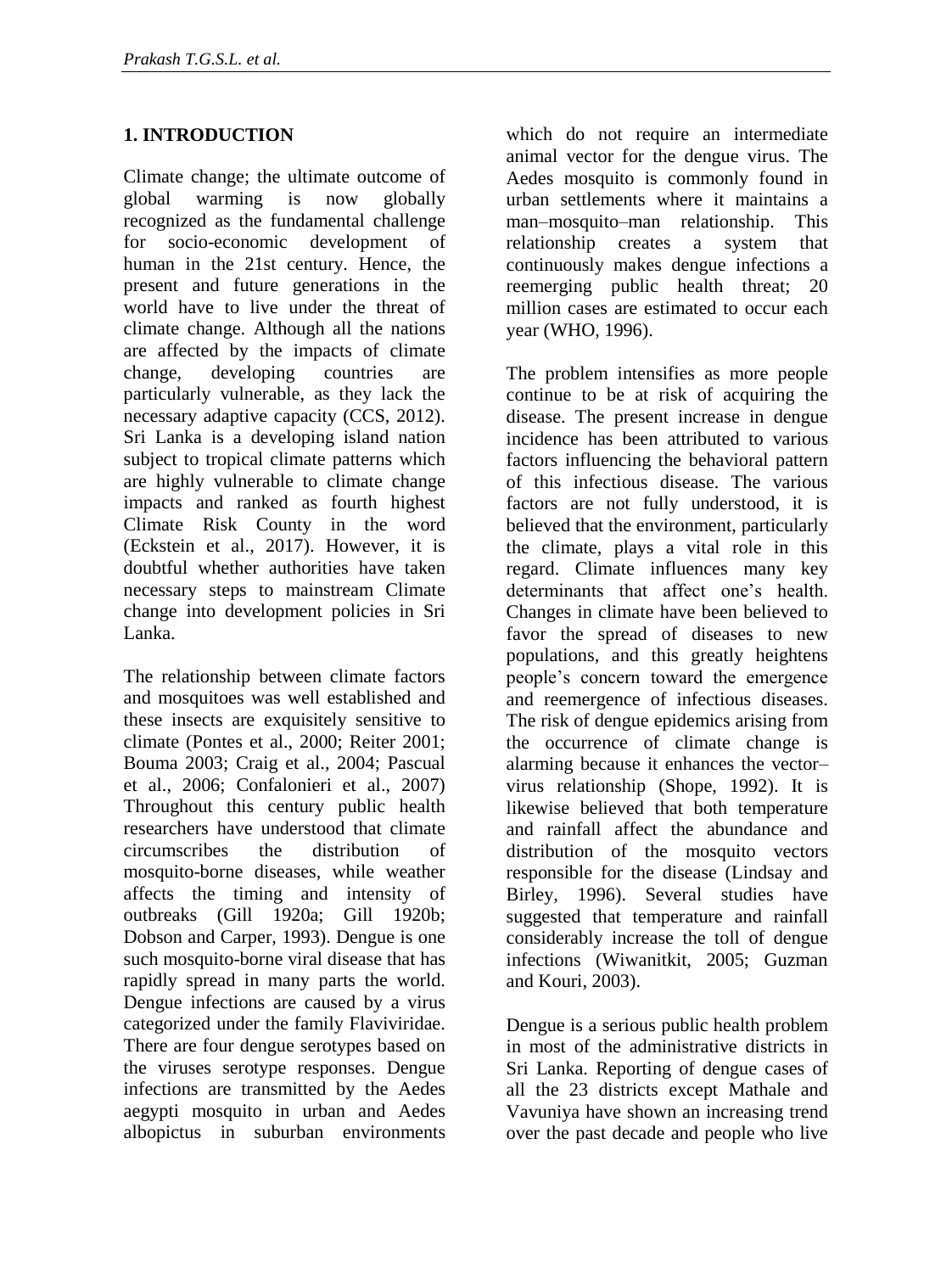in Colombo, Jaffna and Gampaha districts are more vulnerable for dengue fever (Prakash and Ranasinghe, 2016). However, limited researches have been conducted on how climate change influences the burden of ill health, particularly on dengue in Sri Lanka.

The objective of this study is to find the relationship between climate change as addressed by the temperature and rainfall variations and the incidence of dengue. It intends to evaluate the influence of only temperature and rainfall on dengue incidence in Sri Lanka so as to establish and provide a better understanding of the complex link between climate and health. This information could be beneficial to health practitioners to develop effective measures for the improvement of public health and policy makers to mainstream Climate change into development policies in all sectors for a sustainable future.

### **2. METHODOLOGY**

#### **2.1 Site Selection**

Seven out of 25 administrative districts of Sri Lanka were randomly selected across all climatic zones for this study (Table 1).

#### **2.2 Data Collection**

Monthly dengue incidence data of selected seven districts were collected over a 10 years period from 2006 to 2015 from the Epidemiology Unit of the Ministry of Health, Sri Lanka. Monthly climatic factors, particularly minimum and maximum temperature and average rainfall data, for selected seven districts for the same time period were collected from the Department of Meteorology, Sri Lanka. This study was purely based on the records obtained from these government institutions.

#### **2.3 Analysis**

ANOVA was conducted to assess the presence of significant variation in dengue incidences, monthly rainfall, temperature; minimum, maximum, and average, as well as temperature difference data between years in the study period.

The main objective of this study is to investigate the possibility to use the dengue prevalence as an evidence of climate change in Sri Lanka by establishing the correlation of climate factors and dengue incidence. Therefore, Poisson Regression (Log-Linear) Model was constructed to identify the relationships between variables in all districts together. Assumption checking before fitting the Poisson Regression Model was performed using SPSS (version 21) Statistical Software and fitting the Poisson Regression Model was performed using R (Rx64 3.5.1) Statistical Software.

#### **3. RESULTS AND DISCUSSION**

Table 2 summarizes the average incidents per year in each district and results of the test for significance. The study found out a statistically significant variation in average dengue cases between years in all selected district ( $p<0.05$ ). However, there is no statistically significant variation in climatic factors between years (p>0.05).

One Sample Kolmogorov- Smirnov Test was performed for Number of Dengue Cases in all 7 districts for assumption Checking (Table 3).

#### **Hypothesis:**

H0: Number of Dengue Cases in all 7 districts follows a Poisson distribution vs.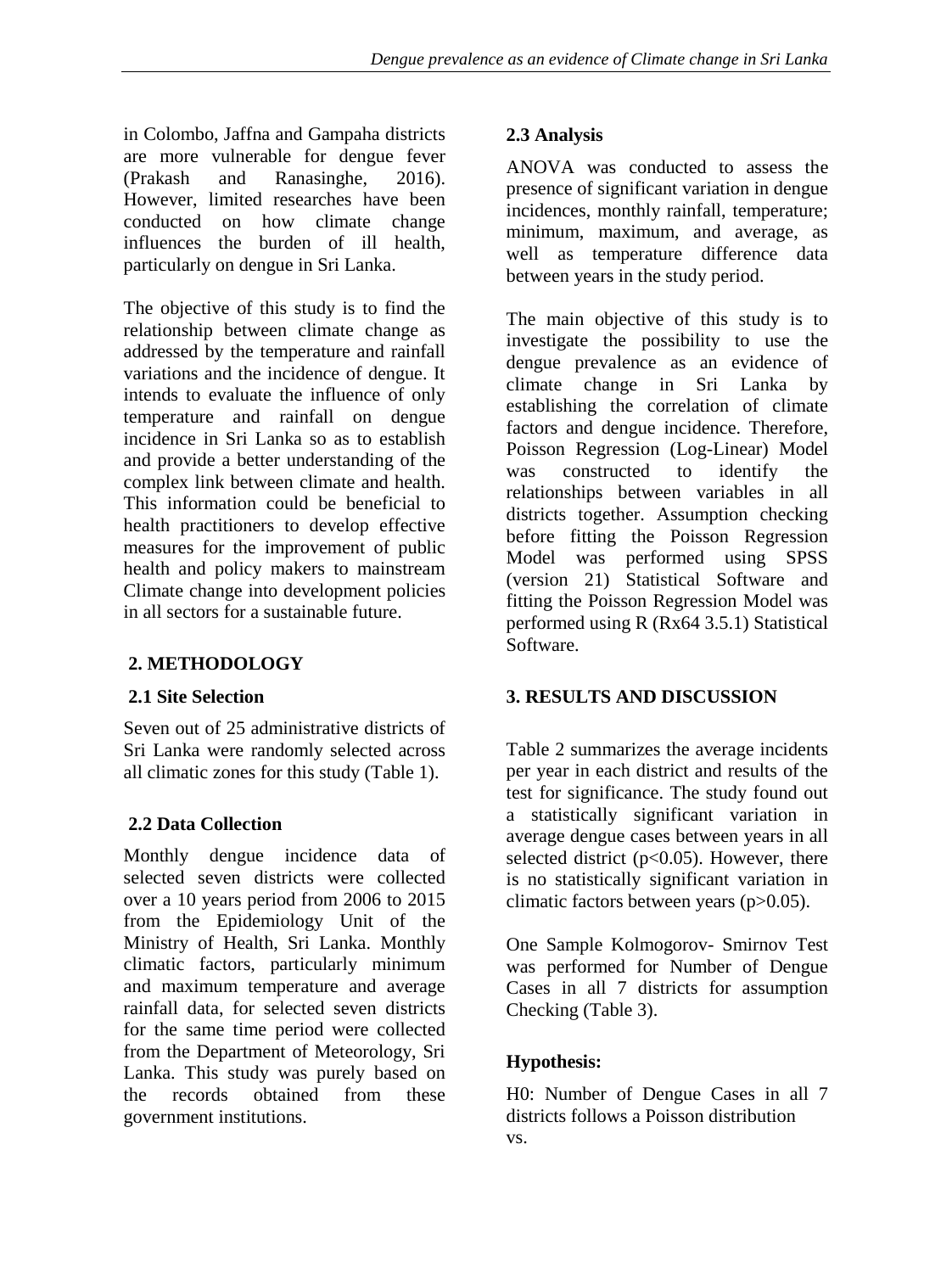H1: Number of Dengue Cases in all 7 districts does not follow a Poisson distribution

Asymptotic Significance (2-tailed) was equal to 0.000 which is less than 0.05; therefore, the null hypothesis is rejected at 5% level of significance. Hence, it can be concluded that the number of dengue cases in all 7 districts does not follow a Poisson distribution, and when the model fits Robust Standard Errors was taken into consideration. Then four models were fitted and the following model was identified as the best fitting model because it has the minimum AIC value and the minimum Residual Deviance (Table 4).

As the assumption was not satisfied the Robust Standard Errors were considered when interpreting the best-fitted model. It could be identified that the effects of the following variables are significant at 5% level of significance. The incident rate of Number of Dengue Cases of all the seven districts in the given month of the given year approximately decreases by 1%, for every unit increase in the Number of Dengue Cases in the previous month. The incident rate of Number of Dengue Cases of all the seven districts in the given month of the given year approximately decreases by 1%, for every unit increase in the Number of Dengue Cases in the same month of the previous year. The incident rate of Number of Dengue Cases of all the seven districts in the given month of the given year approximately

increases by 0.03%, for every unit increase in the Rainfall of the given month of the given year. The incident rate of Number of Dengue Cases of all the seven districts in the given month of the given year approximately increases by 4%, for every unit increase in the Difference of the Temperature of the given month of the given year.

#### **4. CONCLUSION**

According to the findings of the study, dengue incidents have shown an increasing trend in almost all the districts and there is a statistically significant difference between average incidences between years. There is no statistically significant difference between averages of climatic factors between years. However, the incident rate of the number of dengue cases of all the 7 districts in the given month of the given year approximately increases by 0.03%, for every unit increase in the rainfall of the given month of the given year. The incident rate of the number of dengue cases of all the 7 districts in the given month of the given year approximately increases by 4%, for every unit increase in the difference of the temperature of the given month of the given year. Therefore, dengue prevalence can be used as an evidence of climate change in Sri Lanka, and authorities should take necessary steps to mainstream Climate change into development policies in all sectors for a sustainable future.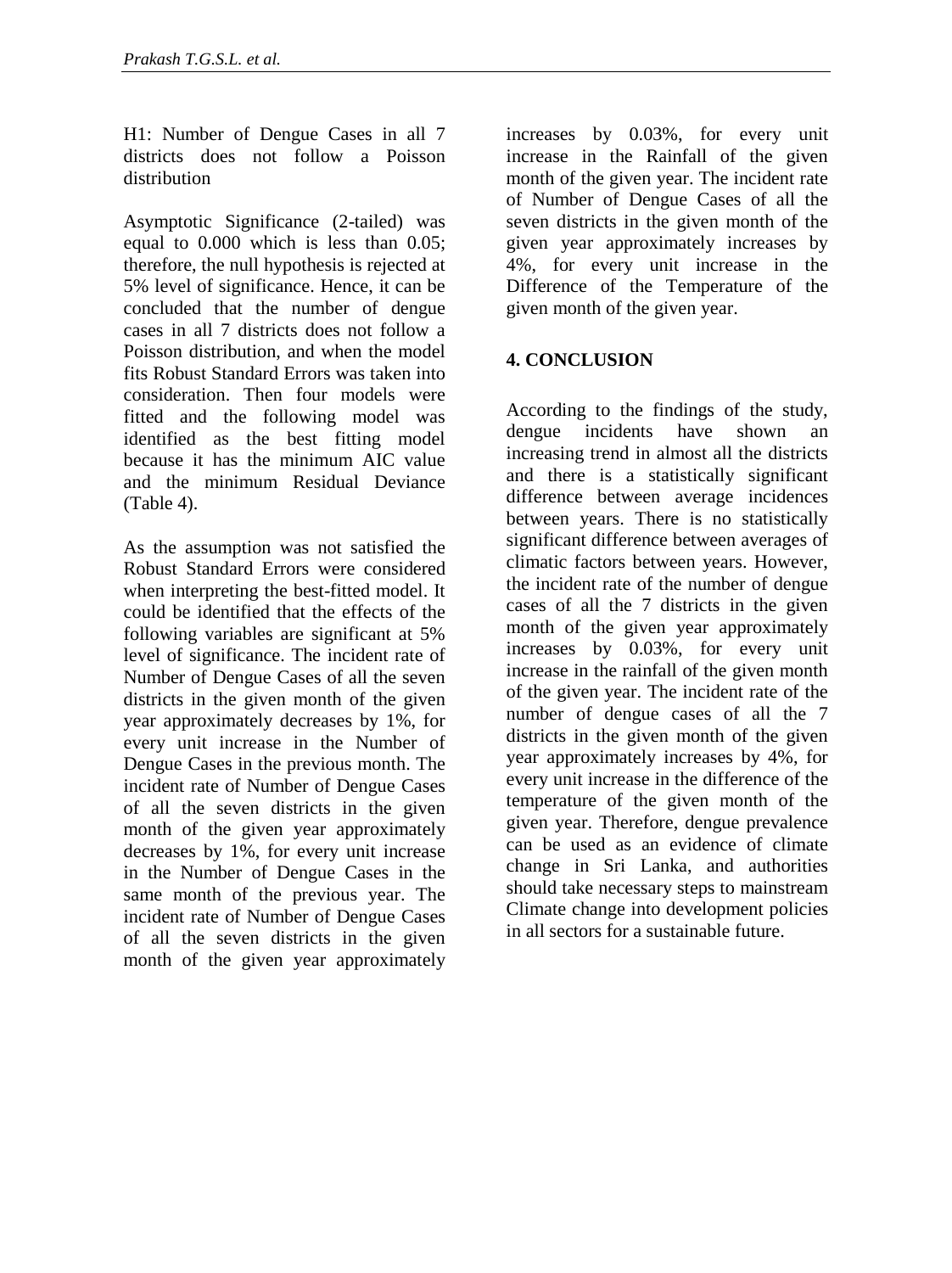| <b>District</b>   | <b>Climatic zone</b> | <b>Elevation</b>  |
|-------------------|----------------------|-------------------|
| Colombo           | Wet Zone             | Low Country       |
| Gampaha           | Wet Zone             | Low Country       |
| Kurunegala        | Intermediate Zone    | Low Country       |
| Ratnapura         | Wet Zone             | Mid Country       |
| <b>Batticaloa</b> | Dry Zone             | Low Country       |
| Kandy             | Wet Zone             | <b>Up Country</b> |
| Nuwara Eliya      | Wet Zone             | <b>Up Country</b> |

**Table 1:** Administrative districts selected for study with climatic and elevation zones

**Table 2:** Average incidents per year and test for significance

| Year      | Colombo | Gampaha | Kurunegala | Ratnapura | Batticaloa | Kandy | ٠<br>Nuwara<br>Eliya |
|-----------|---------|---------|------------|-----------|------------|-------|----------------------|
| 2006      | 285.8   | 147.9   | 57.6       | 45.7      | 5.25       | 126.0 | 3.50                 |
| 2007      | 155.5   | 82.9    | 65.9       | 37.7      | 6.58       | 34.7  | 3.50                 |
| 2008      | 137.3   | 80.9    | 30.2       | 26.3      | 7.42       | 30.8  | 2.50                 |
| 2009      | 401.5   | 393.1   | 248.2      | 177.4     | 56.67      | 350.9 | 24.83                |
| 2010      | 494.8   | 330.0   | 119.1      | 236.4     | 104.17     | 137.0 | 18.92                |
| 2011      | 843.6   | 364.5   | 86.7       | 96.7      | 141.08     | 136.3 | 21.00                |
| 2012      | 834.8   | 667.2   | 294.8      | 328.2     | 59.75      | 209.8 | 28.50                |
| 2013      | 898.6   | 302.4   | 231.0      | 144.1     | 46.33      | 146.9 | 22.67                |
| 2014      | 1225.9  | 734.3   | 205.3      | 235.3     | 78.33      | 194.4 | 26.17                |
| 2015      | 823.4   | 345.2   | 104.4      | 86.8      | 122.83     | 110.4 | 15.00                |
| ${\bf P}$ | 0.000   | 0.000   | 0.000      | 0.000     | 0.000      | 0.000 | 0.000                |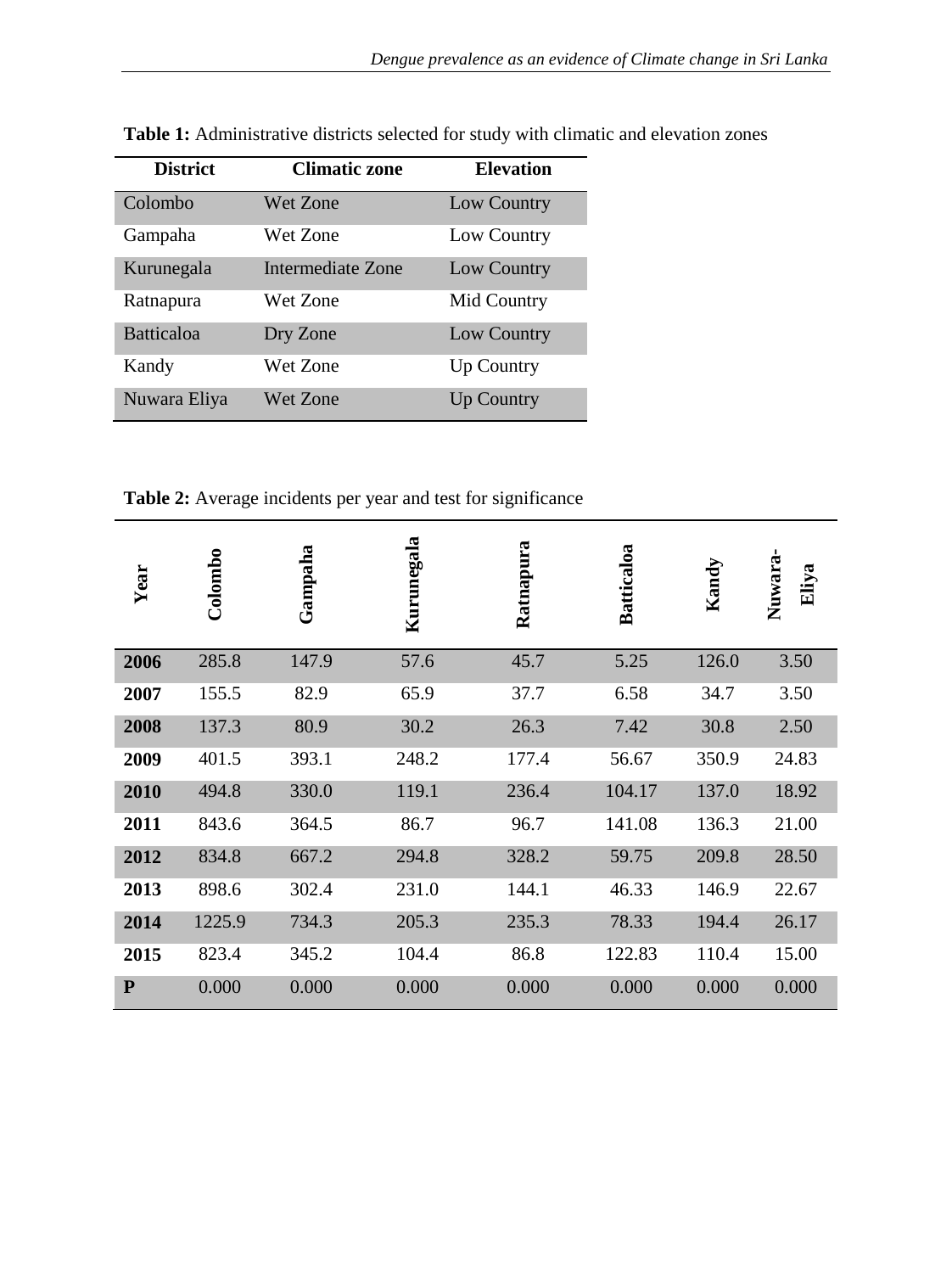**Table 3:** One Sample Kolmogorov- Smirnov Test for Number of Dengue Cases in all 7 districts

| <b>One-Sample Kolmogorov-Smirnov Test</b> |          |              |  |  |
|-------------------------------------------|----------|--------------|--|--|
|                                           |          | Dengue Cases |  |  |
| N                                         |          | 840          |  |  |
| Poisson Parameter <sup>a,b</sup>          | Mean     | 209.70       |  |  |
|                                           | Absolute | .654         |  |  |
| <b>Most Extreme Differences</b>           | Positive | .654         |  |  |
|                                           | Negative | $-.254$      |  |  |
| Kolmogorov-Smirnov Z                      | 18.943   |              |  |  |
| Asymp. Sig. (2-tailed)                    | .000     |              |  |  |
| a. Test distribution is Poisson.          |          |              |  |  |
| b. Calculated from data.                  |          |              |  |  |

**Table 4:** The best fitting model for all the 7 districts

```
Log(Dengue.Cases) ~ PM.Dengue.Cases + PY.Dengue.Cases + RF + T.diff+
offset(log(Mid.year.Pop))Deviance Residuals:
                      1Q Median 3Q
             Min
                                                Max
                           0.1364-2.8939 - 0.62340.8646
                                              3.3180
         Coefficients:
                           Estimate Std. Error z value Pr(>|z|)(Intercept)
                        -1.316e+01 8.140e-02 -161.644 < 2e-16 ***
         PM. Dengue. Cases -2.795e-07
                                     6.033e-05 -0.0050.99630
         PY. Dengue. Cases -2.721e-04
                                     6.536e-05
                                                -4.163 3.13e-05 ***
                                                2.582 0.00982 **
         RF
                          2.831e-04 1.096e-04
         T.diff
                         4.611e-02 7.838e-03
                                                5.882 4.04e-09 ***
         Signif. codes: 0 '***' 0.001 '**' 0.01 '*' 0.05 '.' 0.1 ' ' 1
         (Dispersion parameter for poisson family taken to be 1)
             Null deviance: 1054.23 on 751 degrees of freedom
         Residual deviance: 953.94 on 747 degrees of freedom
           (4 observations deleted due to missingness)
         AIC: 3429.8
         Number of Fisher Scoring iterations: 5
```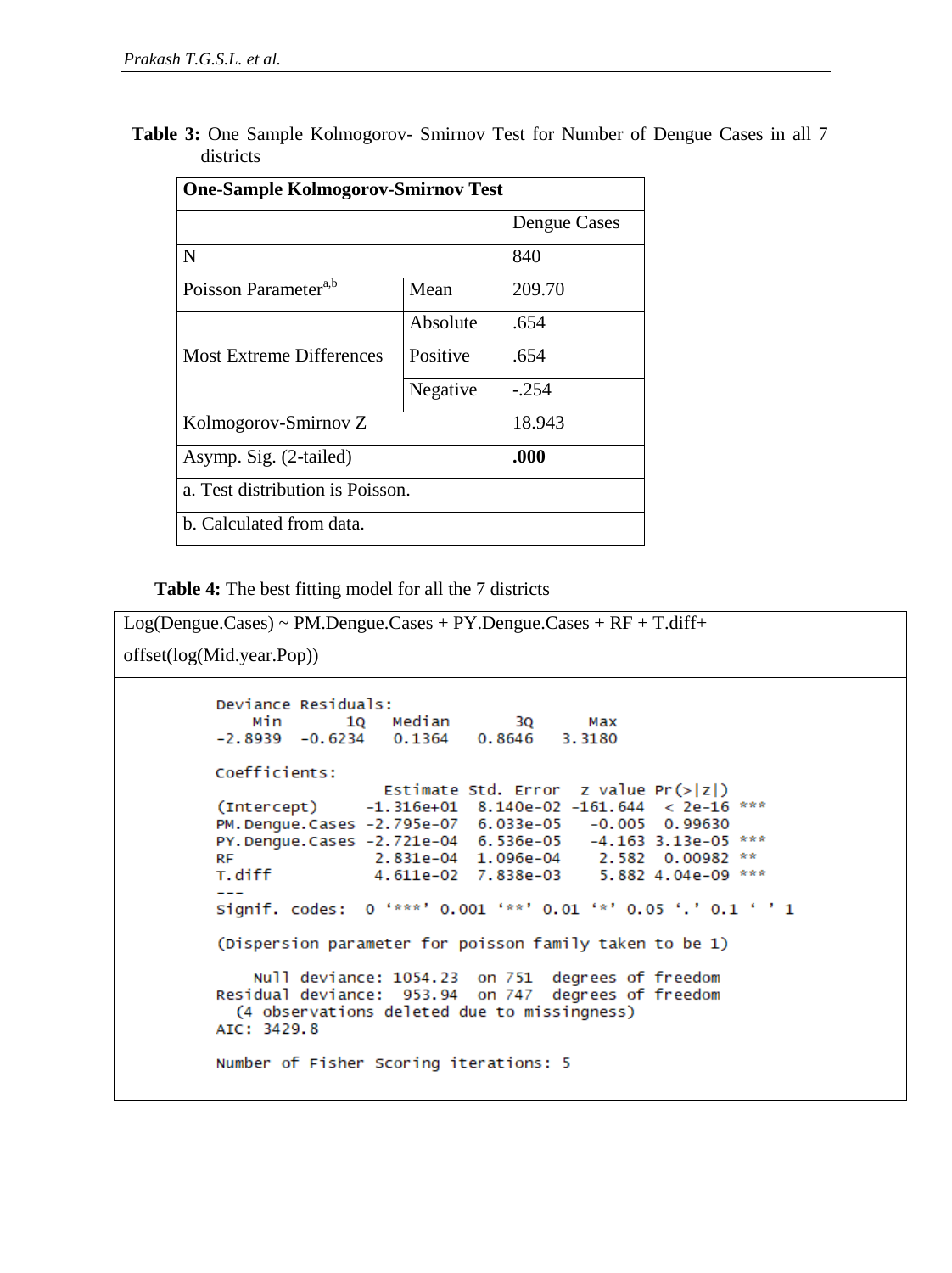|                                                                                | Estimate Robust SE | Pr(> z ) | 95%LL | 95%UL                                                            |
|--------------------------------------------------------------------------------|--------------------|----------|-------|------------------------------------------------------------------|
| (Intercept)                                                                    |                    |          |       | 1.930473e-06 1.095666 0.000000e+00 1.613966e-06 2.309049e-06     |
| PM. Denque. Cases 9.999997e-01 1.000051 9.956009e-01 9.999004e-01 1.000099e+00 |                    |          |       |                                                                  |
| PY.Dengue.Cases 9.997279e-01 1.000056 1.053195e-06 9.996187e-01 9.998372e-01   |                    |          |       |                                                                  |
| RF                                                                             |                    |          |       | 1.000283e+00  1.000130  3.004407e-02  1.000027e+00  1.000539e+00 |
| T. diff                                                                        |                    |          |       | 1.047188e+00  1.007742  2.245075e-09  1.031479e+00  1.063137e+00 |

#### **REFERENCES**

Bouma MJ. Methodological problems and amendments to demonstrate the effects of temperature on the epidemiology of malaria. A new perspective on the highland epidemics in Madagascar, 1972– 89. Transactions of The Royal Society of Tropical Medicine and Hygiene. 2003; 133–139.

CLIMATE CHANGE SECRETARIAT. SRI LANKA. The national climate change policy of Sri Lanka. 2012. http://www.climatechange.lk/. Accessed 14 June 2016.

CONFALONIERI U, MENNE B, AKHTAR R, EBI KL, HAUENGUE M, KOVATS RS, REVICH B, & WOODWARD A. Human health. In: PARRY ML, CANZIANI OF, PALUTIKOF JP, VAN DER LINDEN PJ, & HANSON CE, editors. Climate change 2007: impacts, adaptation and vulnerability. Contribution of Working

Group II to the Fourth Assessment Report of the Intergovernmental Panel on Climate Change. Cambridge: Cambridge University Press; 2007. p. 391-431.

CRAIG MH, KLEINSCHMIDT I, NAWN JB, LE SUEUR D, & SHARP, B. Exploring 30 years of malaria case data in KwaZulu-Natal, South Africa: part I. The impact of climatic factors. Tropical Medicine and International Health. 2004; 1247–1257.

**ECKSTEIN** D. KÜNZEL.  $\mathbf{V}$  $\&$ SCHÄFER L. Global Climate Risk Index 2018 Who Suffers Most From Extreme Weather Events? Weather-related Loss Events in  $2016$  and  $1997$  to  $2016$ , Bonn: Germanwatch Nord-Süd Initiative e.V.; 2017.

GILL CA. The relationship between malaria and rainfall. Indian Journal of Medical Research. 1920a; 618-632.

GILL CA. The role of meteorology and malaria. Indian Journal of Medical Research. 1920b; 633-693.